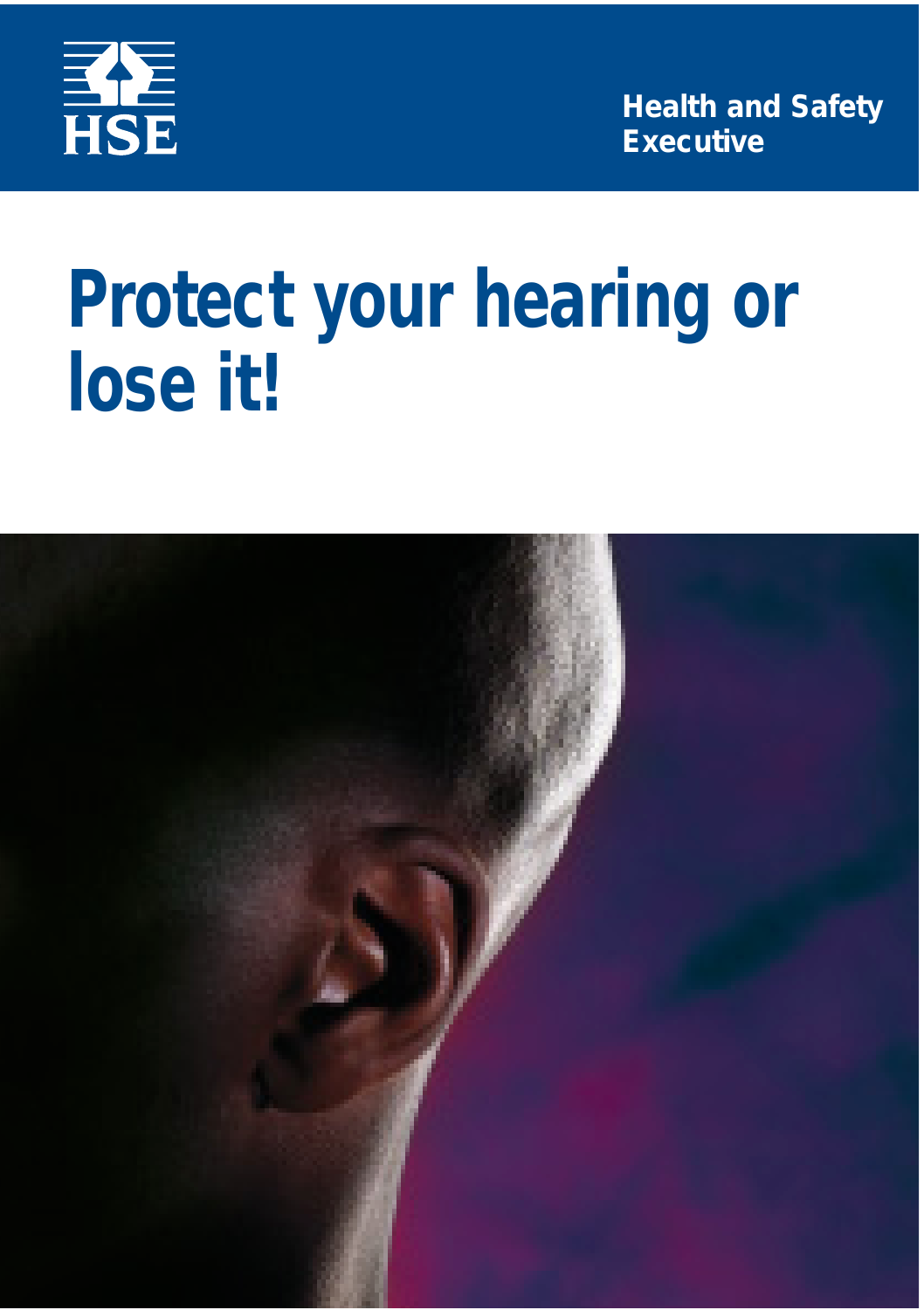## **What is the problem with noise?**

Noise is part of everyday life, but loud noise can permanently damage your hearing. Conversation becomes difficult or impossible, your family complains about the television being too loud and you have trouble using the telephone.

Permanent tinnitus (ringing in the ears) can also be caused. The damage can be instant, for very loud or explosive noises, but generally it is gradual. By the time you notice it, it is probably too late.

#### **Is there a noise problem where I work?**

Probably, if you can answer 'yes' to any of these questions about the noise where you work:

Is the noise intrusive  $-$  like a busy street, a vacuum cleaner or a crowded restaurant – for most of the working day?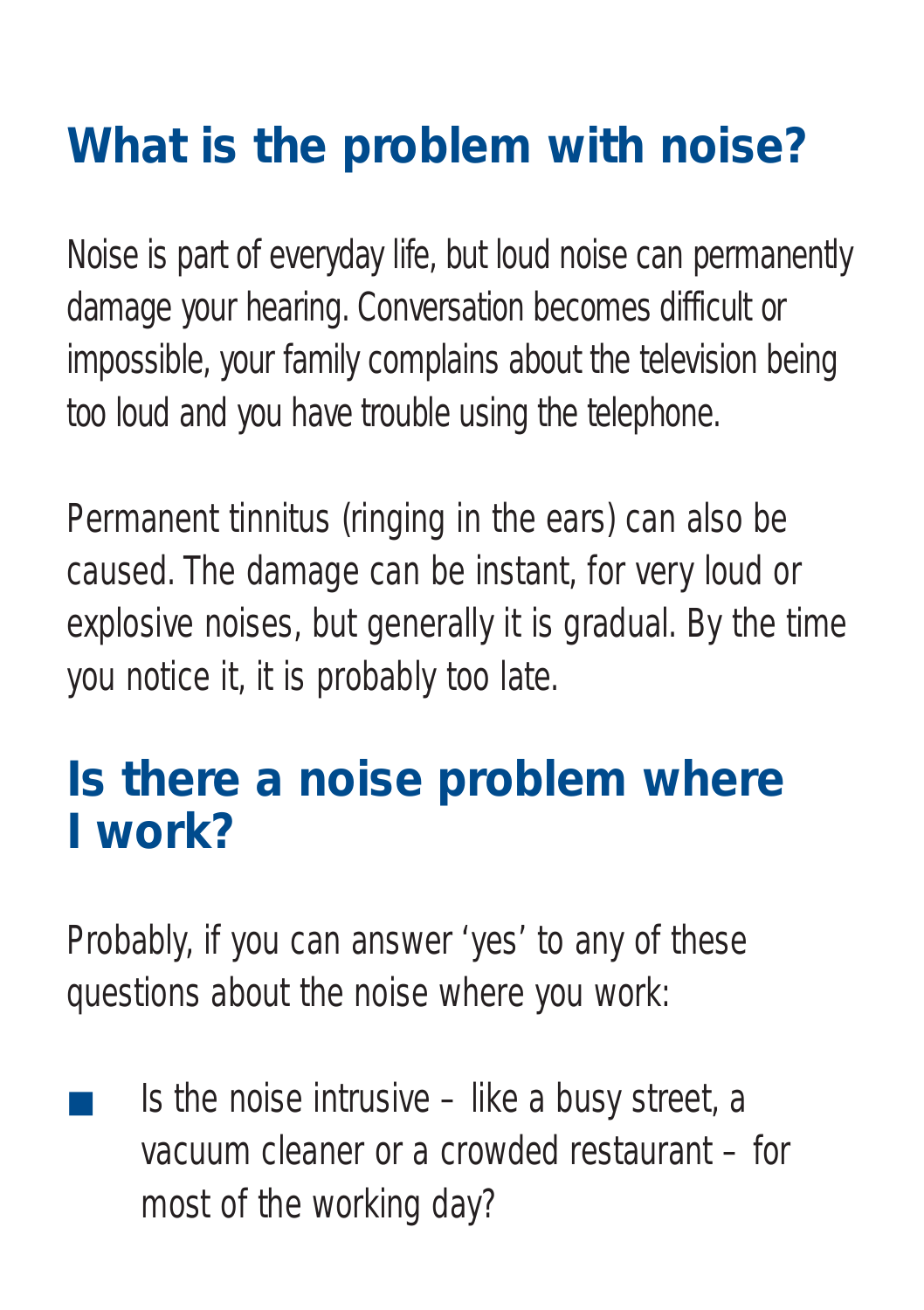- Do you have to raise your voice to have a normal conversation when about 2 m apart for at least part of the day?
- Do you use noisy powered tools or machinery for over half an hour a day?
- Do you work in a noisy industry, eg construction, demolition or road repair; woodworking; plastics processing; engineering; textile manufacture; general fabrication; forging, pressing or stamping; paper or board making; canning or bottling; foundries?
- Are there noises because of impacts (eq hammering, drop forging, pneumatic impact tools etc), explosive sources such as cartridge-operated tools or detonators, or guns?

You are also at risk if you have muffled hearing at the end of the day, even if it is better by the next morning. However, there is no need for your hearing to be damaged at all – your employer has a duty to protect you and should be working on measures to reduce the risk.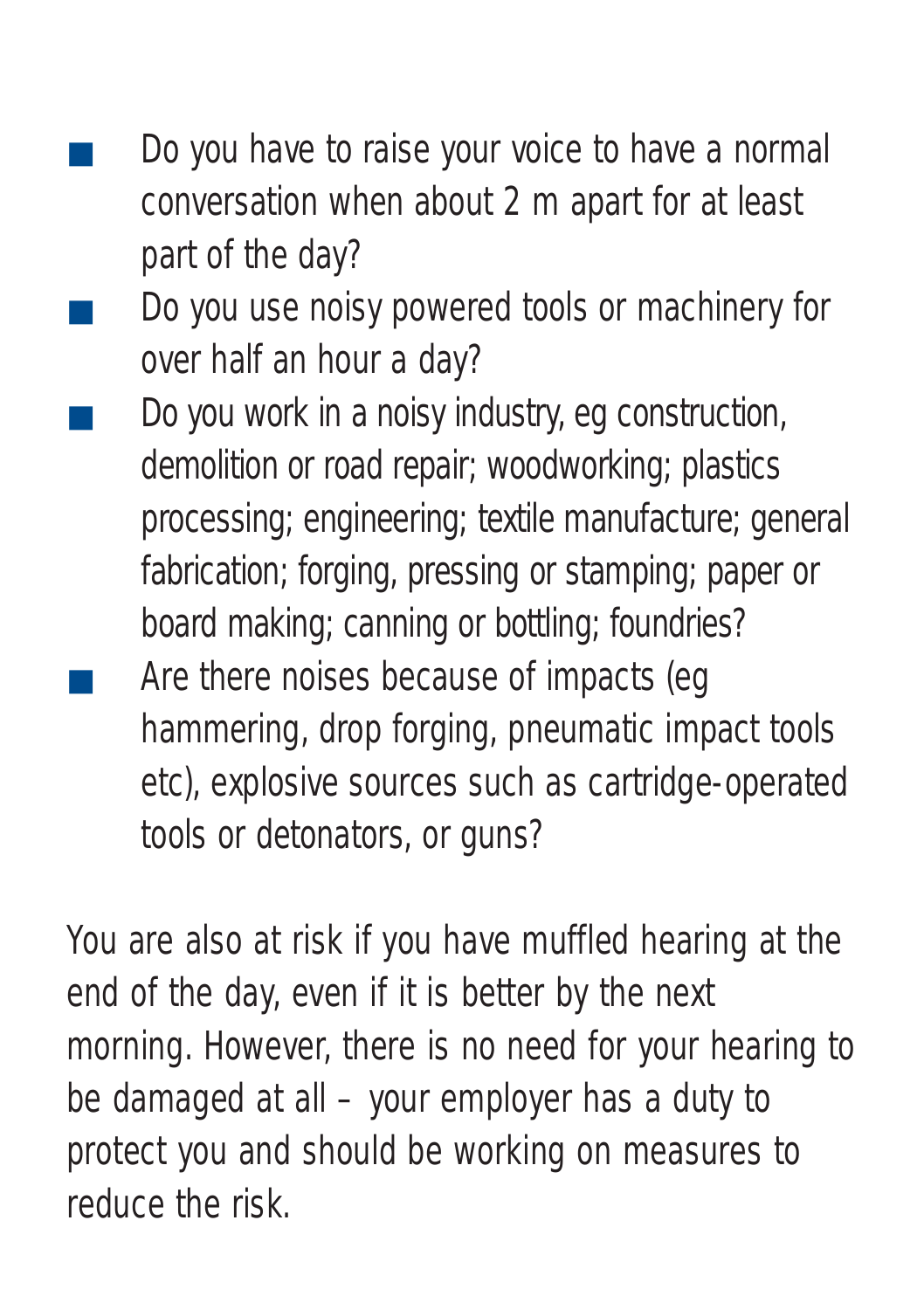#### **What does my employer have to do?**

The law says your employer has to:

find out what levels of noise you are exposed to and assess the risk to your hearing.

#### **Depending on the levels of noise exposure, your employer must:**

- control the noise exposure by 'engineering' it out, eg by putting in screens or barriers, or fitting a silencer;
- change the way you work or the layout of the workplace – not just rely on hearing protectors;
- provide the quietest machinery that will do the job;
- give you hearing protection (a selection, so you can choose a type that suits you);
- send you for regular hearing checks;
- provide you with training and information;
- consult you and your representatives.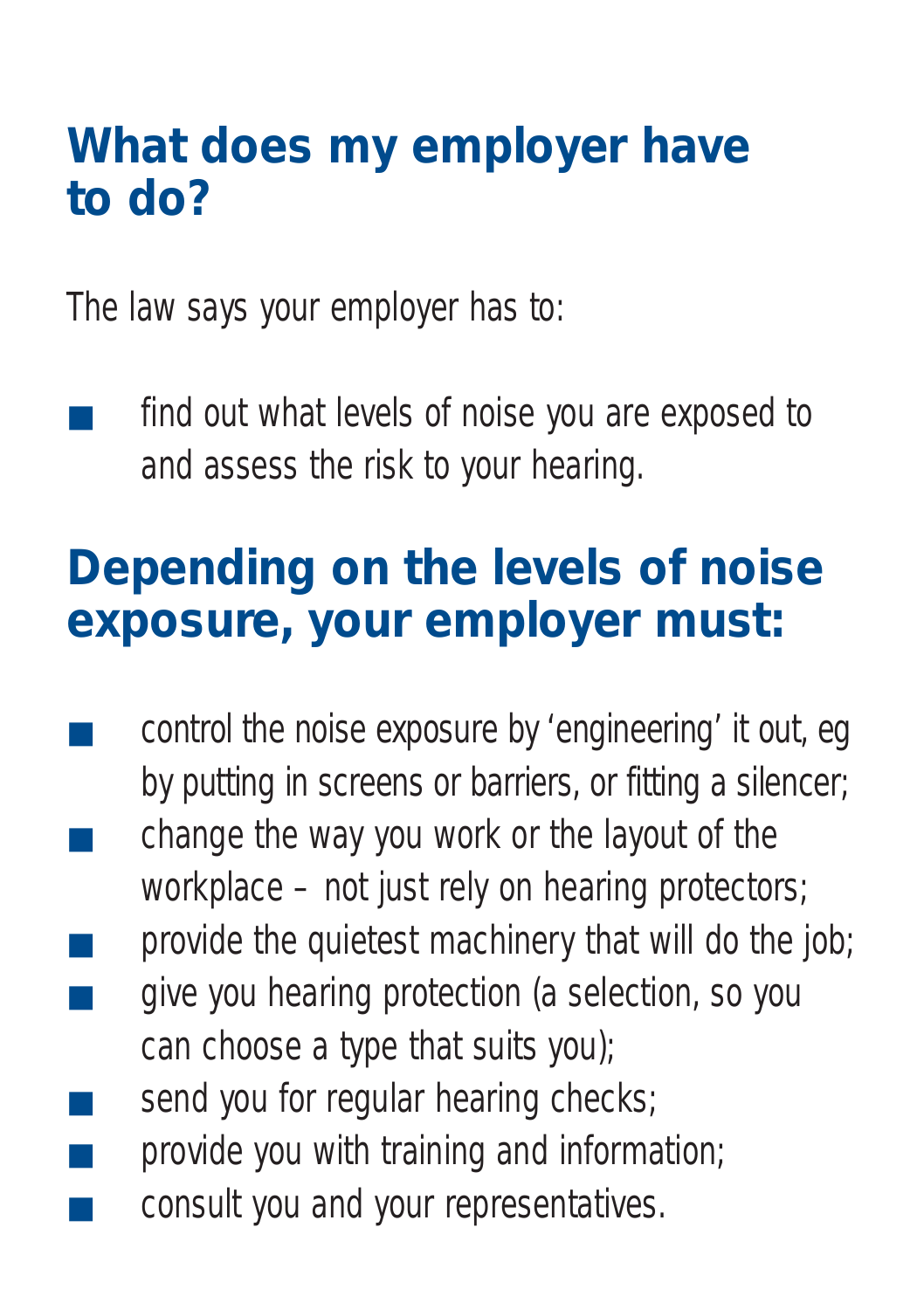### **What do I have to do?**

*Co-operate.* Help your employer to do what is needed to protect your hearing. Make sure you use properly any noise control devices (eg noise enclosures), and follow any working methods that are put in place.

*Wear any hearing protection you are given.* Wear it properly (you should be trained how to do this), and make sure you wear it all the time when you are doing noisy work, and when you are in hearing protection areas. Taking it off even for a short while means that your hearing could still be damaged.

*Look after your hearing protection.* Your employer should tell you how to look after it and where you can get it from. Make sure you understand what you need to do.

*Report any problems.* Report any problems with your hearing protection or noise control devices straight away. Let your employer or safety representative know. If you have any ear trouble, let your employer know.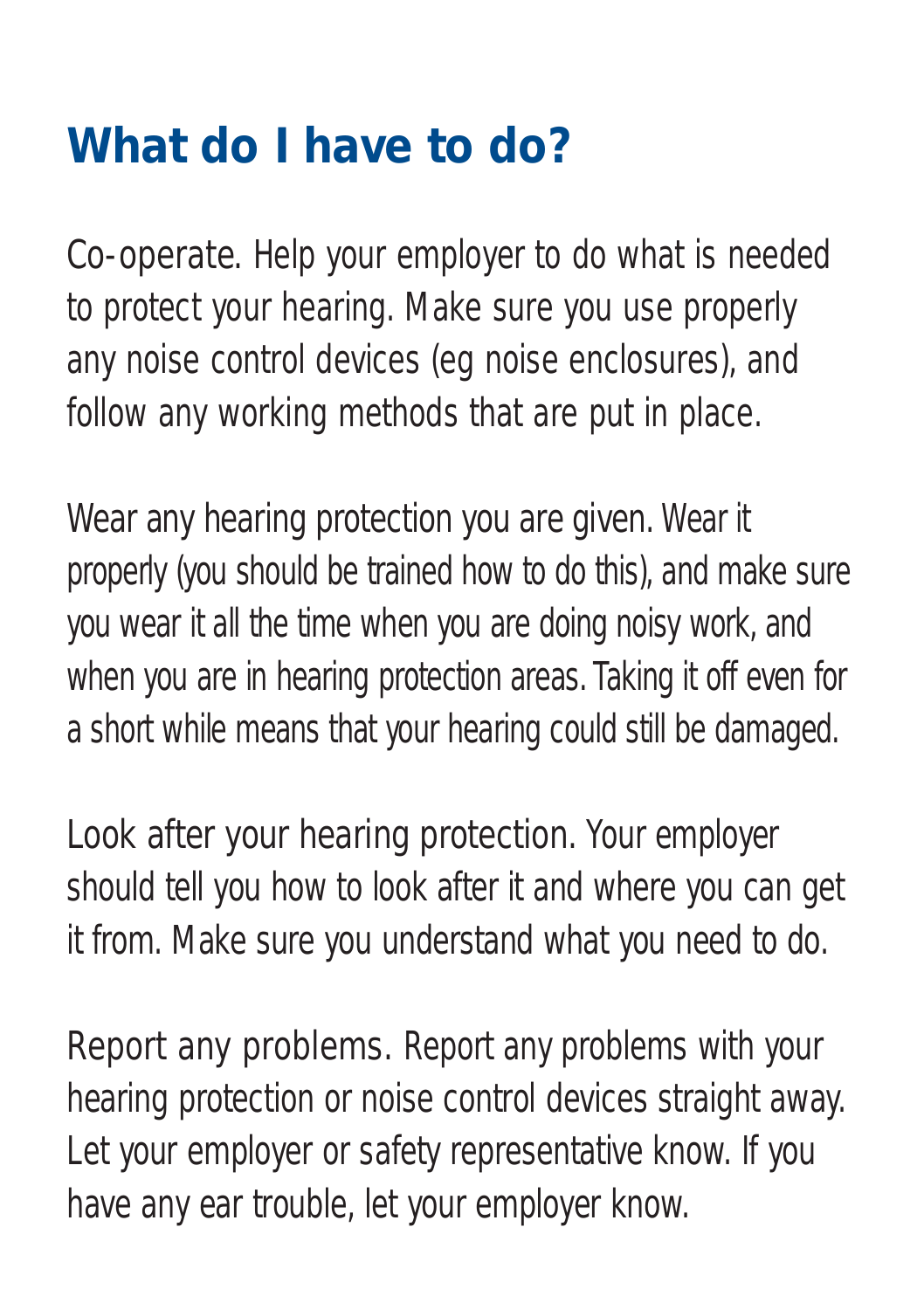## **What do I have to look out for?**

Hearing protection such as earmuffs and earplugs is your last line of defence against damage, so check the following:

*Earmuffs* Make sure they totally cover your ears, fit tightly and there are no gaps around the seals. Don't let hair, jewellery, glasses, hats etc interfere with the seal. Try and keep the seals and the insides clean. Don't stretch the headband too much – make sure it keeps its tension.

*Earplugs* They can be difficult to fit properly – practise fitting them and get help if you are having trouble. Often they can look like they are fitted properly, but they may not be giving you much protection. Clean your hands before you fit earplugs, and don't share them. Some types you use only once, others can be re-used and even washed – make sure you know which type you have.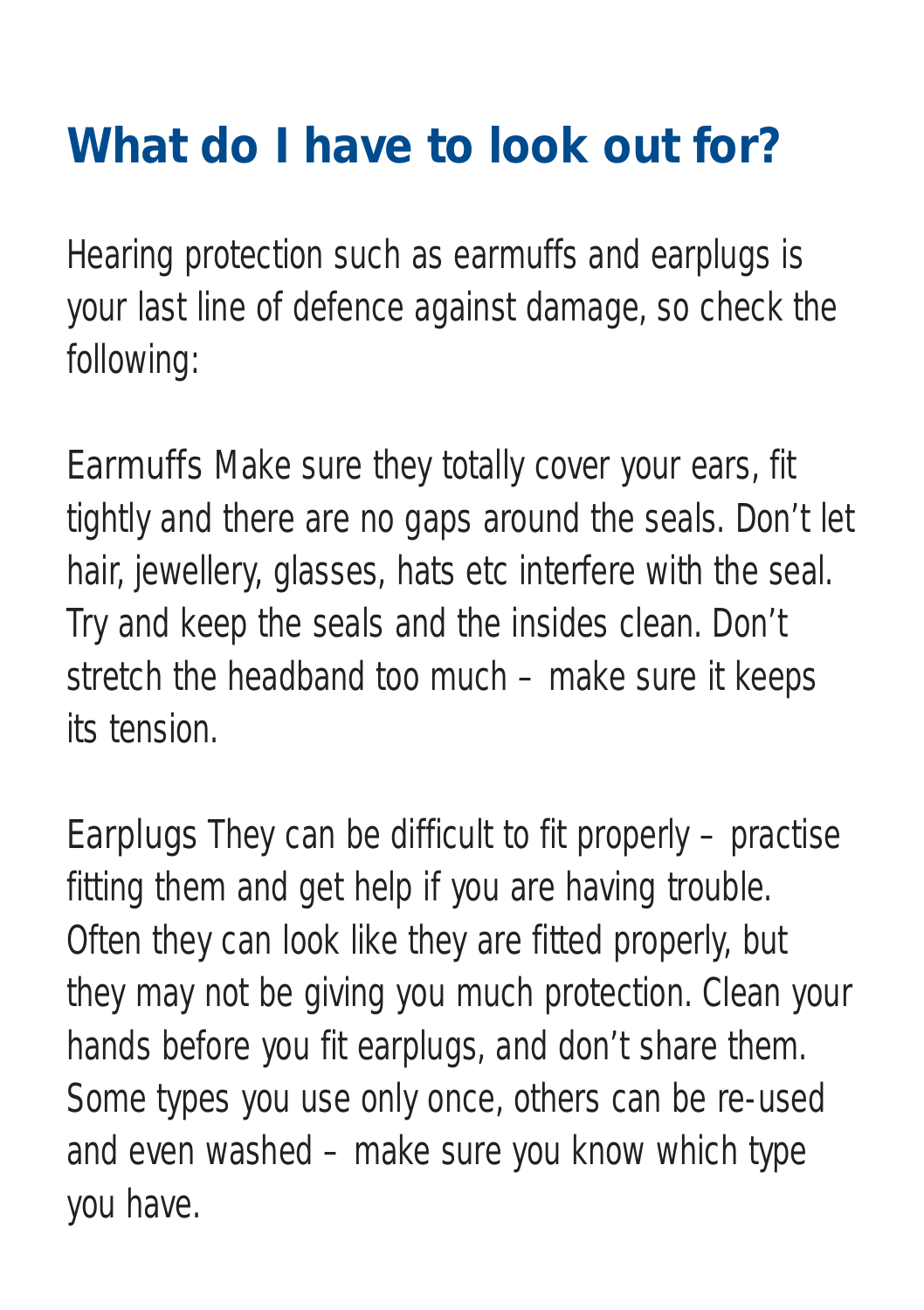*Semi-inserts/caps* Follow the same advice as for earplugs and make sure any headband keeps its tension.



For more information on noise, see HSE's free leaflet *Noise at work* INDG362(rev1) and visit HSE's noise website at www.hse.gov.uk/noise.